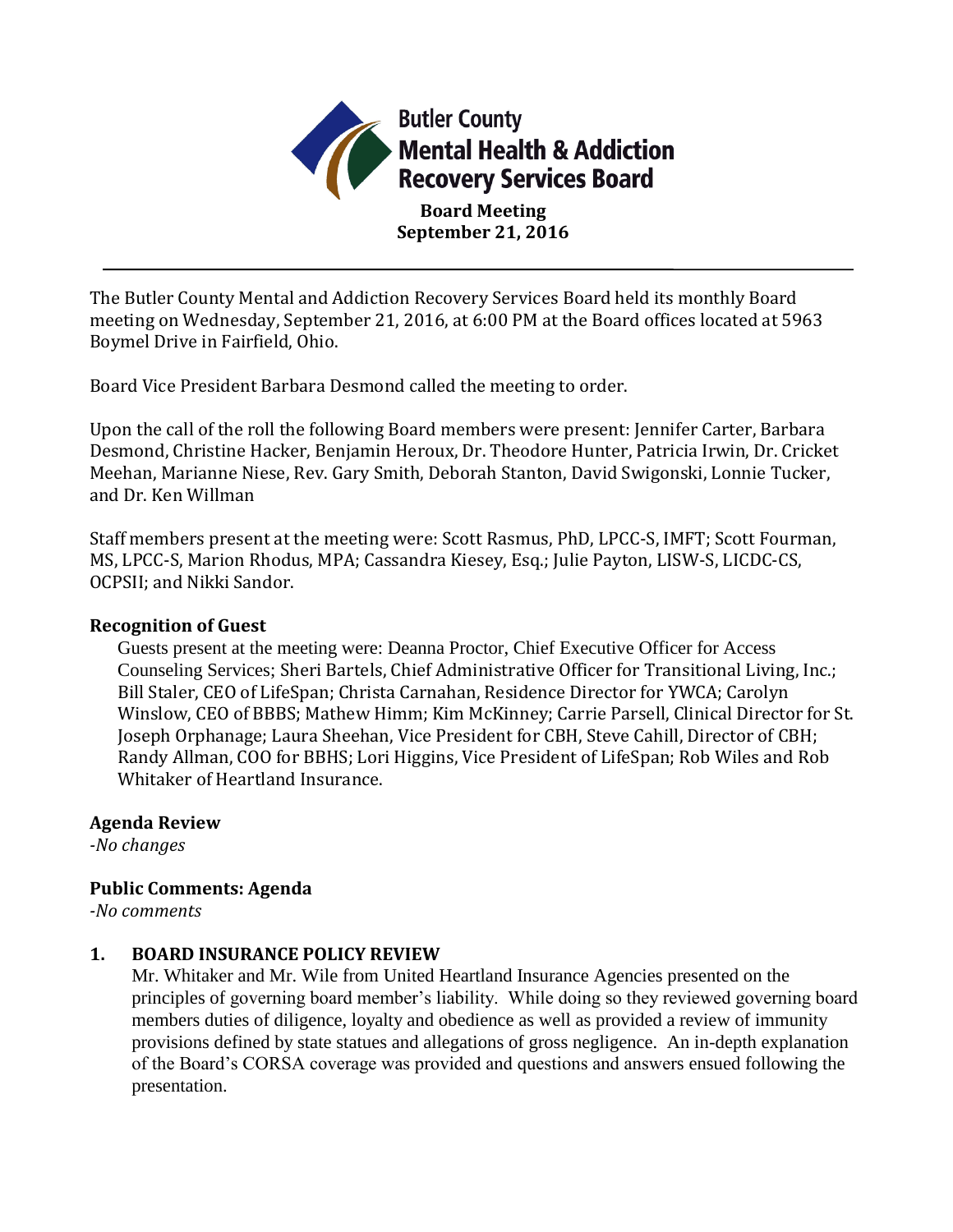*Dr. Willlman motioned to approve the CORSA coverage for the BCMHARS Board. Ms. Irwin seconded the motion. The vote carried the motion.* 

## **2. BOARD COMMUNICATIONS/ANNOUNCEMENTS**

## **A. Director Report**

Dr. Rasmus presented an Executive Director report and provided an overview of the following topics:

- **a.** Lead Magazine Dr. Rasmus was interviewed and photographed by Lead Magazine for an article as a leading influencer in Butler County.
- **b.** National Recovery Month and National Suicide Month There was a War on Drugs Rally in front of the Hamilton Courthouse which was led by Ms. Lauren Marsh of the Butler County Coalition. 300 posters with phone number tear-off tabs were disbursed throughout Butler County school system. Suicide Awareness brochures are in the process of being updated.
- **c.** Recovery is Beautiful: Understanding Mental Health Promotion and Prevention
- **d.** Behavioral Health Redesign The Board staff are now having monthly meetings with providers because this is a very large and complex issue with many concerns. The Board will need to decide if they want to follow along with the BH Redesign rates or keep its current rate structure for mental health and addiction services.
- **e.** Butler County Coalition Transfer Update The Coalition will be moving to Butler County Education Services Center (ESC) under Heather Wells. The transfer request has been submitted to SAMHSA and will take 6 weeks to several months for a decision. At the end of the Fiscal year the Board will no longer draw funds down from the state to cover Ms. Marsh's insurance and salary.
- **f.** American Counseling Association (ACA) Article Email Butler County will get national recognition in an article that will be published in February 2017 authored by Dr. Rasmus.
- **g.** *How Do We Measure Therapeutic Outcomes?* Dr. Rasmus provided an overview of the article.

# **3. MINUTES**

## **A. June Board Meeting Minutes**

*Dr. Hunter motioned to approve the June Board Meeting Minutes. Mr. Swigonski seconded the motion. The vote carried the motion.*

# **B. September Mental Health Committee Meeting Minutes**

*Ms. Hacker motioned to approve the September Mental Health Committee Meeting Minutes. Ms. Stanton seconded the motion. The vote carried the motion.*

## **C. September Addiction Recovery Meeting Minutes**

*Mr. Tucker motioned to approve the September Addiction Recovery Meeting Minutes. Mr. Heroux seconded the motion. The vote carried the motion.*

# **4. MENTAL HEALTH COMMITTEE**

Ms. Hacker provided an overview of the Mental Health Committee meeting that was held on September 14, 2016.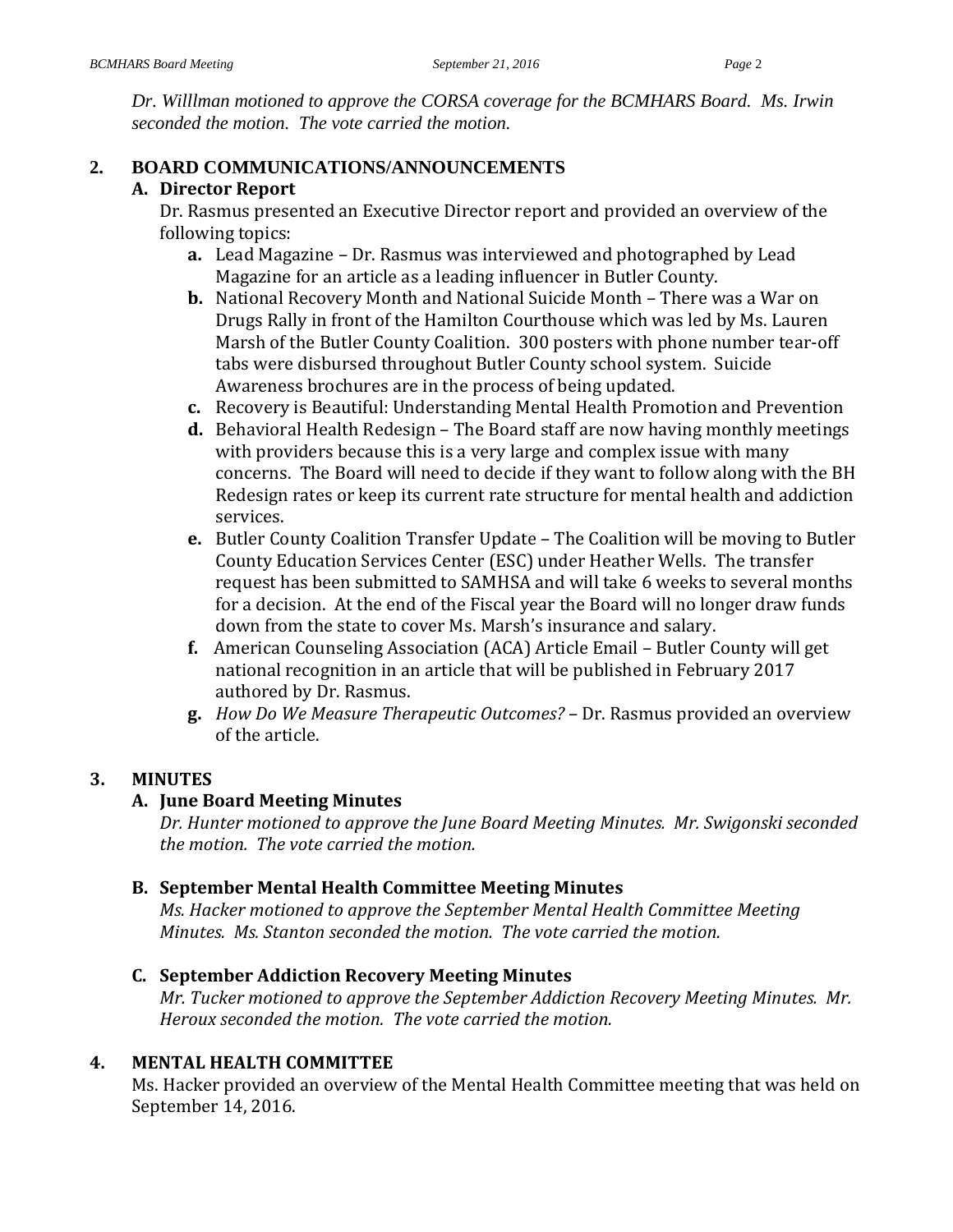- **A.** MH Updates for the Summer 2016
	- a. MH Meta-analysis
	- b. Residential Focus Group
	- c. TLC Sojourner Merger Update
	- d. YWCA Proposal
	- e. Hotline Update
	- f. BH Redesign
	- g. Continuum of Care
	- h. Other Proposals
- **B.** MH Committee Review/Recommendations -

Proposal to Merge the Board's MH and ARS Committees - The committee's recommendation was not to merge ARS and MH Committees at this time.

**C.** MH Board Planning for FY17

# **5. ADDICTION RECOVERY SERVICES COMMITTEE**

Dr. Willman provided an overview of the Addiction Recovery Services Committee meeting that was held on September 13, 2016.

# **A. Summer Programming Update**

- a. Opiate Business Plan
- b. Needle Exchange
- c. Expansion of OOD
- d. MAT Expansion
- e. Narcan
- f. Dual Diagnosis Capability (Center for Evidenced Based Practice)
- g. Recovery Housing
- h. Family Drug Court

# **B. Contracts/Policies/Proposals Needing Board Recommendation**

a. Proposal to merge MH and ARS Committees – The committee's recommendation was not to merge ARS and MH Committees at this time.

## **C. Planning for FY17**

a. Brainstorming by Committee Members regarding annual goals and focus areas

# **6. NEW BUSINESS**

# **A. Monthly Financial Report**

Mr. Rhodus provided an overview of the financial reports. As of the month of May the Board was 92% of the way through the fiscal year (2016) and 100% of the budget revenue has been collected. Administrative expenses were collectively at 70%.

*Ms. Stanton motioned to approve the May Monthly Financial Report. Dr. Hunter seconded the motion. The vote carried the motion.*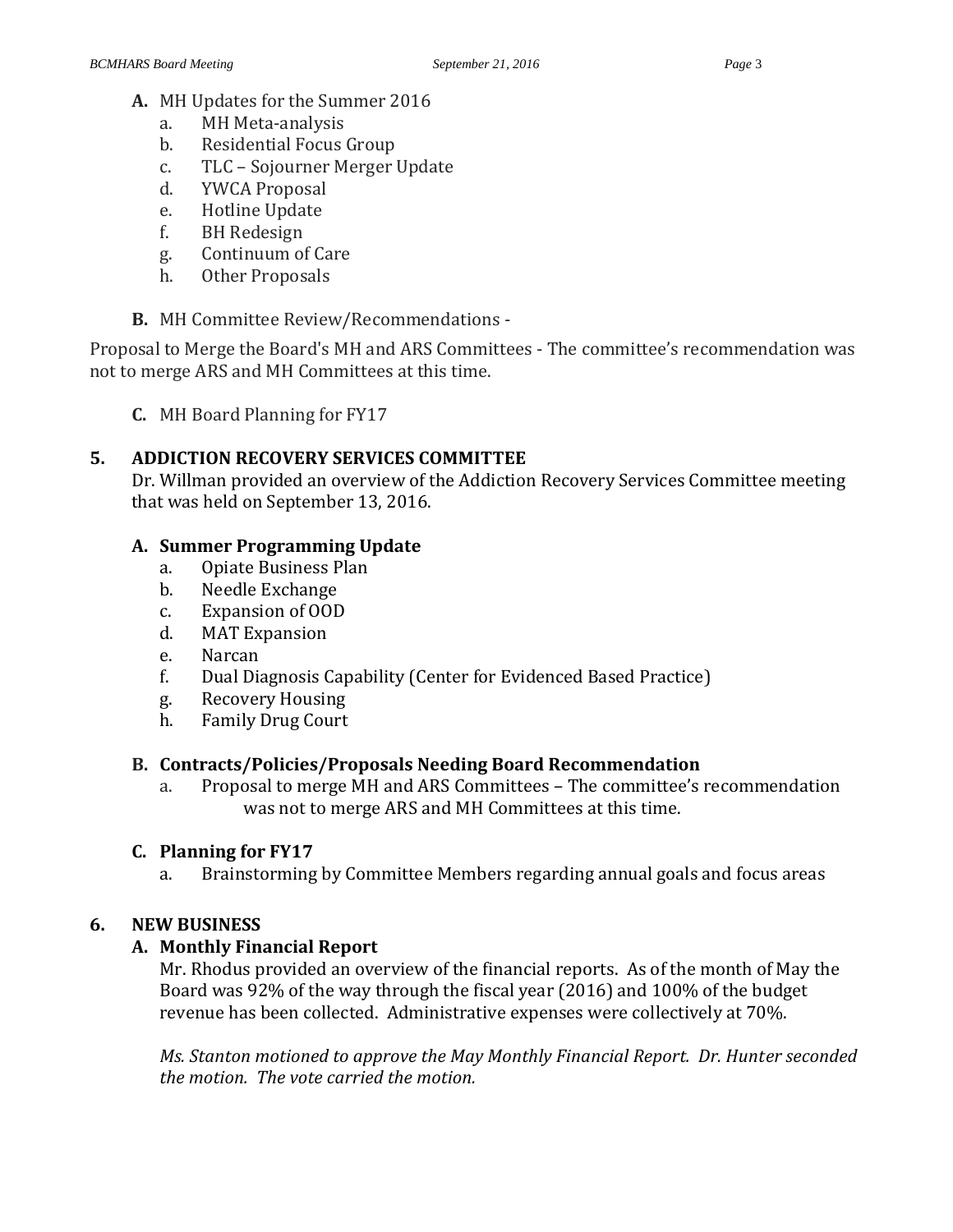As of the beginning of the new fiscal year the Board is budgeted to receive revenues of \$14,063,322 and as of July we had received \$55,000. As of the month of July the Board was 9% of the way through the fiscal year (2017) and the administrative expenses were at 11%.

*Ms. Hacker motioned to approve the July Monthly Financial Report. Ms. Niese seconded the motion. The vote carried the motion.*

## **B. Revised FY17 Clinical Allocations**

Mr. Rhodus provided an overview of the revised allocations for FY17:

| \$104,086 | Envision Partnerships for continuation of school based services                |
|-----------|--------------------------------------------------------------------------------|
| \$53,515  | Big Brother Big Sister for an increase in number of matches                    |
| \$92,000  | Community Behavioral Health for TASC funds and jail expansion to               |
|           | include step down from intensive outpatient services to outpatient<br>services |
| \$50,000  | Sojourner for federal women's grant to support residential services            |
| \$200,432 | Earmarked for detox services, MAT, and unspecified.                            |
| \$8,500   | Butler County Coalition for transfer funds to cover Ms. Marsh's                |
|           | salary and insurance during her transition.                                    |
| \$50,000  | Forensic Center for prison reentry program                                     |
| \$4,176   | ICarol for the hotline database system                                         |
|           |                                                                                |

*Mr. Tucker motioned to approve the Revised FY17 Clinical Allocations. Ms. Hacker seconded the motion. The vote carried the motion.*

## **C. YWCA Budget Revision**

An increase of \$119,000 is going to go towards residential care for transitional youth and adult women.

*Ms. Hacker motioned to approve the YWCA Budget Revision. Mr. Tucker seconded the motion. The vote carried the motion.*

# **D. Spot On Production Contract**

The Spot On Production contract is for video production in the amount of \$3,954 to create a Board video to be used at presentations along with two fifteen second public service announcements to support local Board PR efforts.

*Ms. Stanton motioned to approve the Spot On Production contract. Mr. Heroux seconded the motion. The vote carried the motion.*

# **E. OOD Contract**

The Opportunities for Ohioans with Disabilities (OOD) contract is for the continuation of work they are currently doing and the MOU is for the implementation of the Recovery to Work project.

*Mr. Tucker motioned to approve the OOD contract. Ms. Meehan seconded the motion. The vote carried the motion.*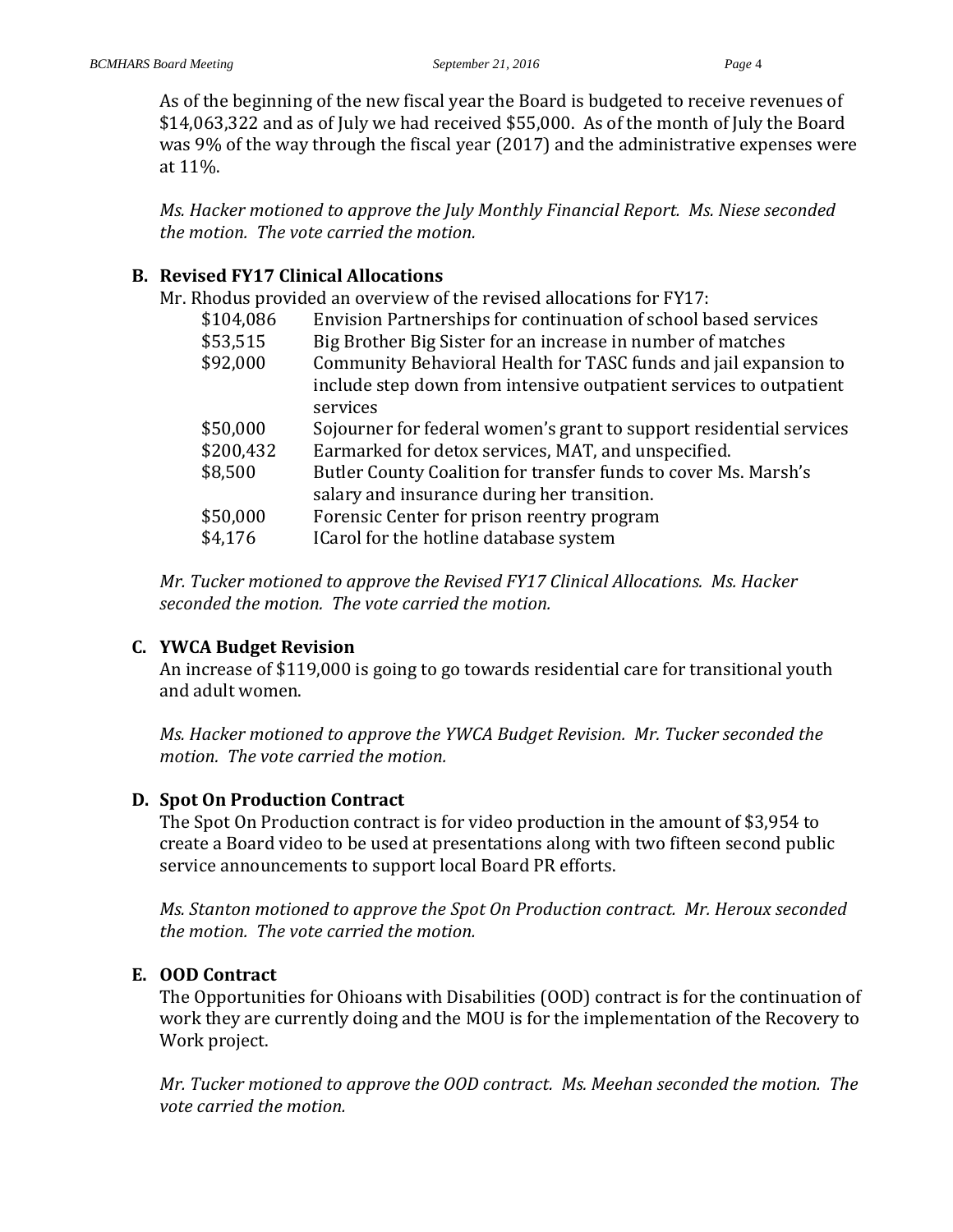## **F. Porter Advertising Contract**

The Porter Advertising contract was approved in June for the cost of the billboards but it did not cover the cost of the printing of the billboards. The new total cost will be \$13,866

*Ms. Hacker motioned to approve the Porter Advertising contract. Ms. Carter seconded the motion. The vote carried the motion.*

## **G. Ivan Faske Contract**

The Ivan Faske contract in the amount of a max of \$2,925 is for the assistance of exploring recovery housing options in Butler County in support of the Board.

*Dr. Hunter motioned to approve the Ivan Faske contract. Ms. Stanton seconded the motion. The vote carried the motion.*

## **H. Beckett Springs Hotline Contract**

The FY17 Beckett Springs Hotline Fee for Service contract for services to cover the Hotline and Information & Referral phone line has been negotiated and finalized.

*Ms. Irwin motioned to approve the Beckett Springs Hotline contract. Ms. Irwin seconded the motion. The vote carried the motion.*

## **I. Kim Grimes Contract**

The Kim Grimes/King Consulting contract is not to exceed the amount of \$1,000 and is for consulting services for Ohio behavioral health financial management.

*Mr. Heroux motioned to approve the Kim Grimes contract. Ms. Stanton seconded the motion. The vote carried the motion.*

# **J. Diane Zucker Contract**

The Diane Zucker contract in in the amount of \$2,000 for an educational training  $\&$ consultation related to Ohio Medicaid Behavioral Re-design Process.

*Ms. Hacker motioned to approve the Diane Zucker contract. Mr. Swigonski seconded the motion. The vote carried the motion.*

# **K. Board Development Committee**

It was proposed to appoint Ms. Desmond as the chair of the Board Development Committee and to have Ms. Crooks and Ms. Stanton as members of this committee. The committee is meant only as an ad hoc committee.

*Ms. Hacker motioned to approve the Board Development Committee. Reverend Gary Smith seconded the motion. The vote carried the motion.*

# **L. Civil Rights Officer/Coordinator**

Board staff has proposed that Civil Rights Officer/Coordinator be added to the position description of the Board's Director of Children's Services.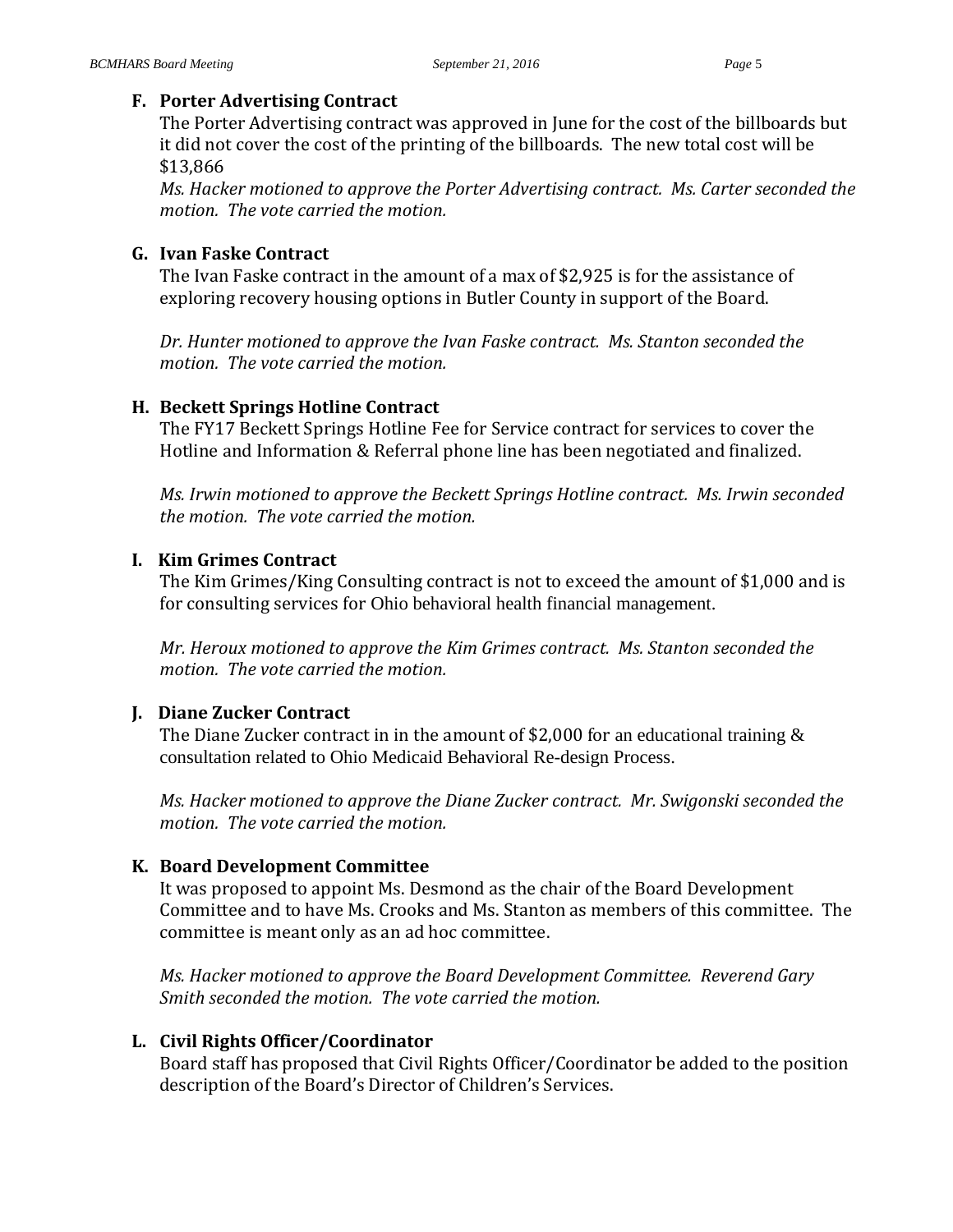*Mr. Tucker motioned to approve that Civil Rights Officer/Coordinator be added to the position description of the Director of Children's Services. Mr. Heroux seconded the motion. The vote carried the motion.*

#### **M. Records Retention Officer**

Board staff has proposed that Records Retention Officer be added to the position description of the Special Projects Coordinator/Executive Assistant.

*Ms. Stanton motioned to approve that Records Retention Officer be added to the position description of the Executive Assistant/Special Projects Coordinator. Ms. Hacker seconded the motion. The vote carried the motion.*

#### **N. Board Bylaws**

It has been recommended that the Board Bylaws change under the Appointment and Duties section to read "Executive Director: The Board shall appoint a qualified mental health and/or addictions professional with experience in administration or professional administrator with experience in mental health or addictions to serve as the executive director, to perform the duties prescribed by the Board and as prescribed in Section 340.04 of the Revised Code

*Dr. Hunter motioned to approve the change in the Board Bylaws. Ms. Carter seconded the motion. The vote carried the motion.*

#### O. **Review of Mission and Vision Statements**

The Board reviewed the mission and vision statement that was created in 2015.

*Mr. Heroux motioned to approve the Mission and Vision Statements to stay as is. Ms. Stanton seconded the motion. The vote carried the motion.*

## **P. New Affirmative Action Plan**

Jim Evans from Evans and Associates updated the affirmative action plan for the Board

*Ms. Irwin motioned to approve the updated Affirmative Action Plan created by Jim Evans at Evans and Associates. Ms. Hacker seconded the motion. The vote carried the motion.*

## **Q. Updated Consumer Rights and Grievances Procedures Policy**

The Consumer Rights and Grievances Procedures Policy have been updated.

*Ms. Hacker motioned to approve the updated Consumer Rights and Grievances Procedures Policy. Ms. Stanton seconded the motion. The vote carried the motion.*

## **R. Advancement of Funds to Providers Policy**

The Advancement of Funds to Providers Policy has changed the name to reflect the newly integrated Board name changed**.**

*Mr. Heroux motioned to approve the Advancement of Funds to Providers Policy. Dr. Hunter seconded the motion. The vote carried the motion.*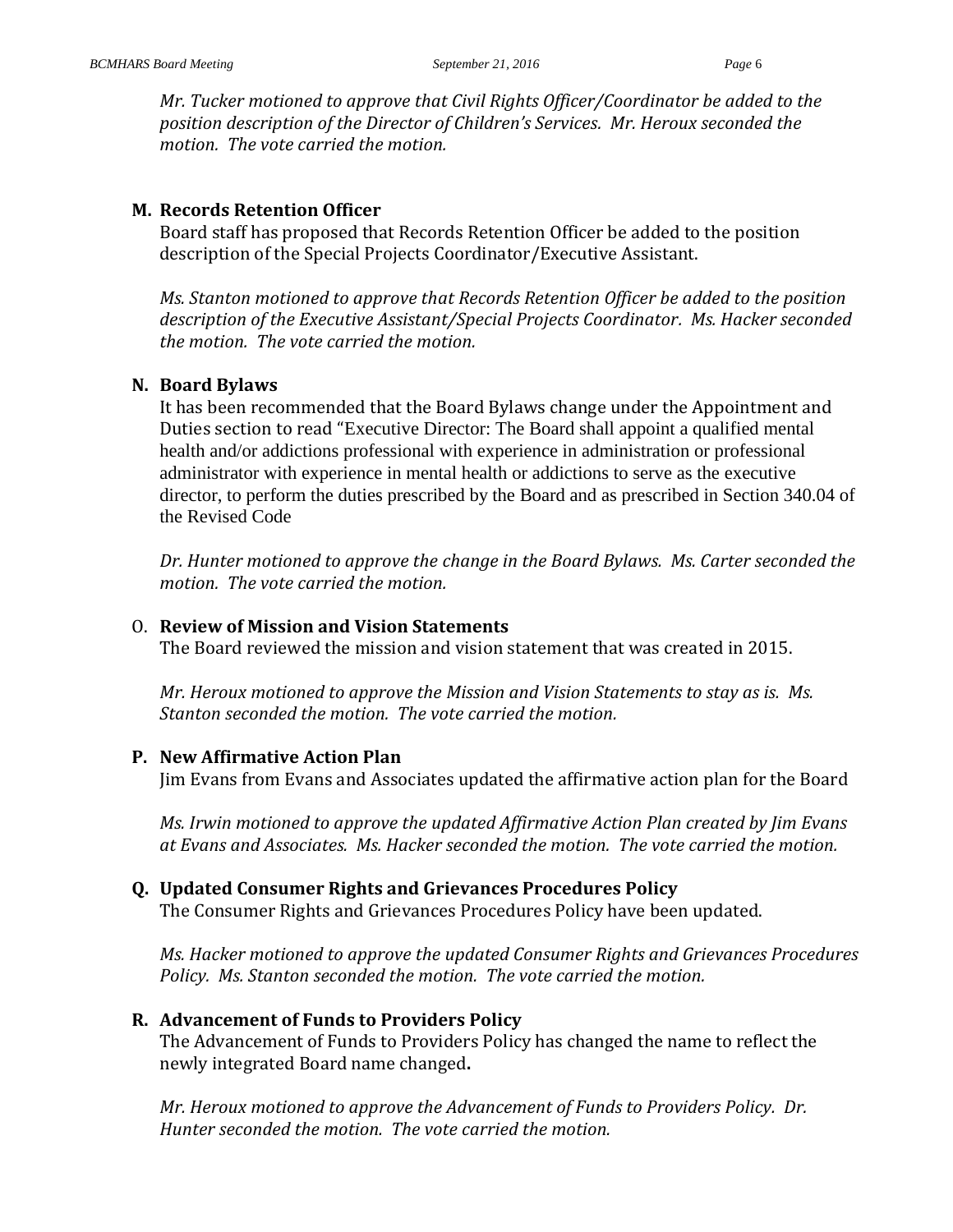# **S. Major Unusual Incidents Reporting Policy**

The Major Unusual Incidents Reporting Policy has changed the name to reflect the newly integrated Board name changed**.**

*Mr. Tucker motioned to approve the Major Unusual Incidents Reporting Policy. Mr. Swigonski seconded the motion. The vote carried the motion.*

# **T. Board Meeting and Committee Meeting Calendar**

A new calendar was created to reflect the dates and times of the ARS Committee, MH Committee, Executive Committee and Board meetings.

*Ms. Niese motioned to approve the Board Meeting and Committee Meetings Calendar for FY17. Mr. Heroux seconded the motion. The vote carried the motion.*

# **U. Evaluation of Finance Section of Strategic Plan**

Dr. Rasmus reviewed the Finance Section of the Strategic Plan. There are 11 objectives in the finance section and at this time 0% is completed, 82% have been started and 18% not yet started. Dr. Rasmus indicated that it often difficult to designate a strategic plan objective as complete since many as always ongoing. These results are consistent with the Leadership and Finance sections already presented to the Board recently.

# **V. Board Member Evaluation of June Meeting**

The evaluation of the June Board meeting indicated that the average scores are very good and many comments have been filled in. Mr. Willman will begin to combine the comments after next Board meeting to determine if there are common themes in the Board member's self-evaluation surveys.

# **W. State Hospital Report**

Mr. Fourman reviewed the June, July and August State Hospital reports and pointed out that in June there were 6 civil beds and 15 forensic beds used by Butler County residents. In July there were 5 civil beds and 16 forensic beds used by Butler County residents. In August there were 5 civil beds and 14 forensic beds used by Butler County Residents. This results indicate that the county is usually at or below on the civil beds but over on the forensic beds which the Board has no control over.

# **X. Voucher Approval and Payments Made by Direct Deduction**

Listed were all of the Mental Health and ADAS Direct Deductions for the months of June, July and August and the Voucher Approvals for the months of June, July and August.

*Ms. Stanton motioned to approve the Voucher Approvals and Payments Made by Direct Deduction for the months of June, July and August. Ms. Hacker seconded the motion. The vote carried the motion.*

# **7. GUEST/BOARD COMMENTS**

**8. ADJOURNMENT**